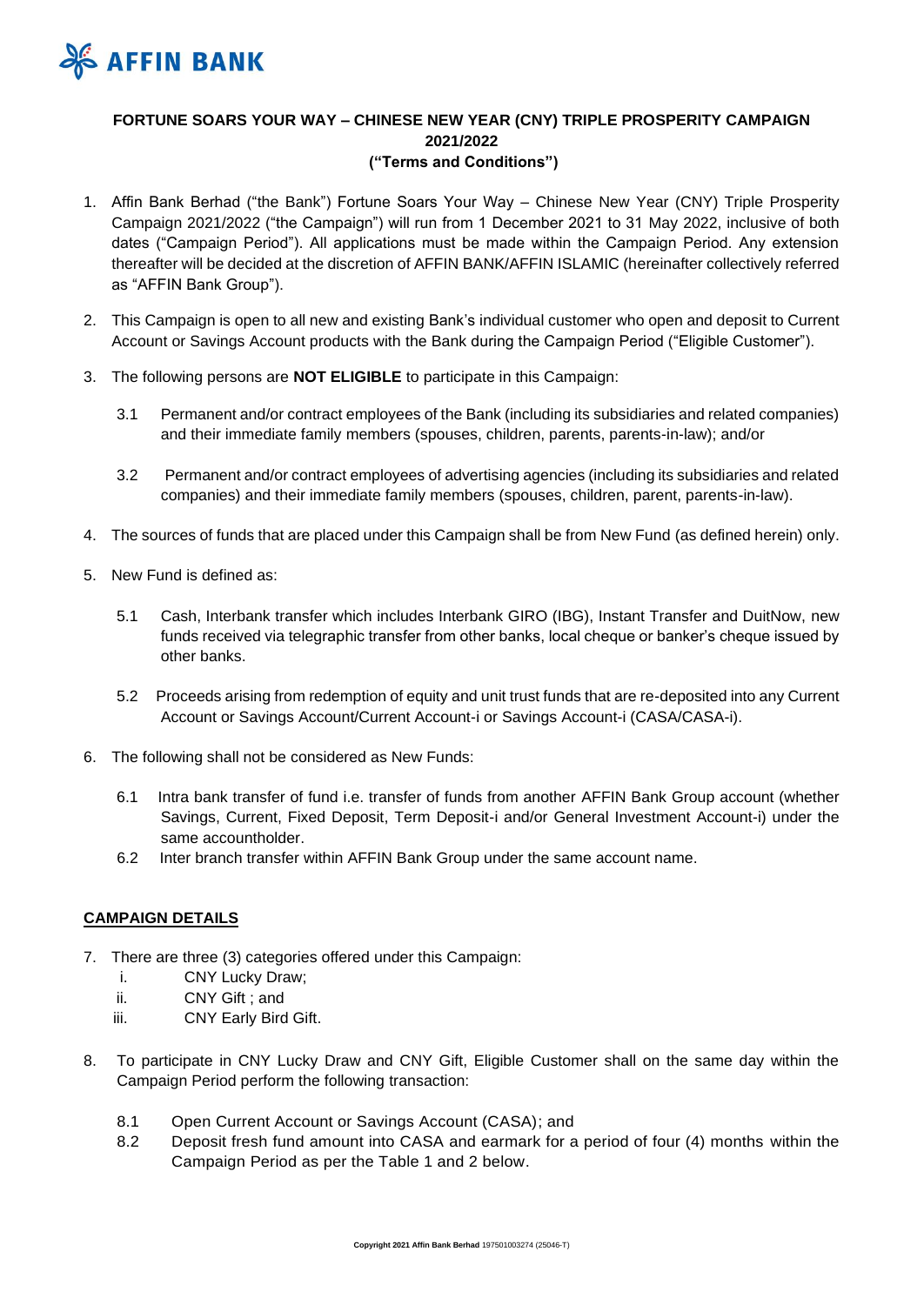

## **i. CNY Lucky Draw**

9. To earn entry for CNY Lucky Draw, Eligible Customer must meet the following Campaign Criteria as per Table 1:

## **Table 1**

| <b>Campaign Criteria</b>                                                                 | <b>CASA Earmark</b><br><b>Period</b> | No. of Entry               |
|------------------------------------------------------------------------------------------|--------------------------------------|----------------------------|
| Perform a single deposit with a<br>minimum of RM500 in CASA and to<br>earmark the amount | Four (4) months                      | 1 entry<br>for every RM500 |

10. Eligible Customer who meet the Campaign Criteria as per Table 1 will stand a chance to win the following prizes:

| Category                       | <b>No. of Winners</b> | <b>Prizes</b> |
|--------------------------------|-----------------------|---------------|
|                                |                       | Cash Back     |
| First (1 <sup>st</sup> ) Prize |                       | RM6,888       |
| Second (2 <sup>nd)</sup> Prize |                       | Cash Back     |
|                                | 8                     | <b>RM688</b>  |
| Third (3rd) Prize              |                       | Cash Back     |
|                                | 28                    | <b>RM188</b>  |

# **SELECTION OF WINNERS FOR CNY LUCKY DRAW**

- 11. To determine the winners, Eligible Customer will be randomly selected based on the accumulated entries during the Campaign Period.
- 12. The CNY Lucky Draw will be done in the month of November 2022 for the Eligible Customer who has completed the four (4) months earmarking period in CASA.
- 13. The Prizes i.e. cash back for this Campaign will be credited into winner's CASA within three (3) months after the announcement of the winners has been made on the Bank's website at [www.affinalways.com](http://www.affinalways.com/)
- 14. The winner's CASA must be active at the time when the winners are identified otherwise the said winners will be disqualified.
- 15. In the event a winner is disqualified, the Bank reserves the right to select another Eligible Customer starting from the top of the reserve list to be the winner. The routine will be repeated until the determination of the winner for the Prizes is concluded.
- 16. In the event the earmark amount in CASA is cancelled, withdrawn or released in less than the stipulated earmarking period, the said winners will also be disqualified.
- 17. The Bank reserves the right to substitute the above prizes with other item(s) of similar cost by giving notice during the winner announcement. All prizes won by the winners are non-transferable, refundable nor exchangeable for cash or credit at any kind.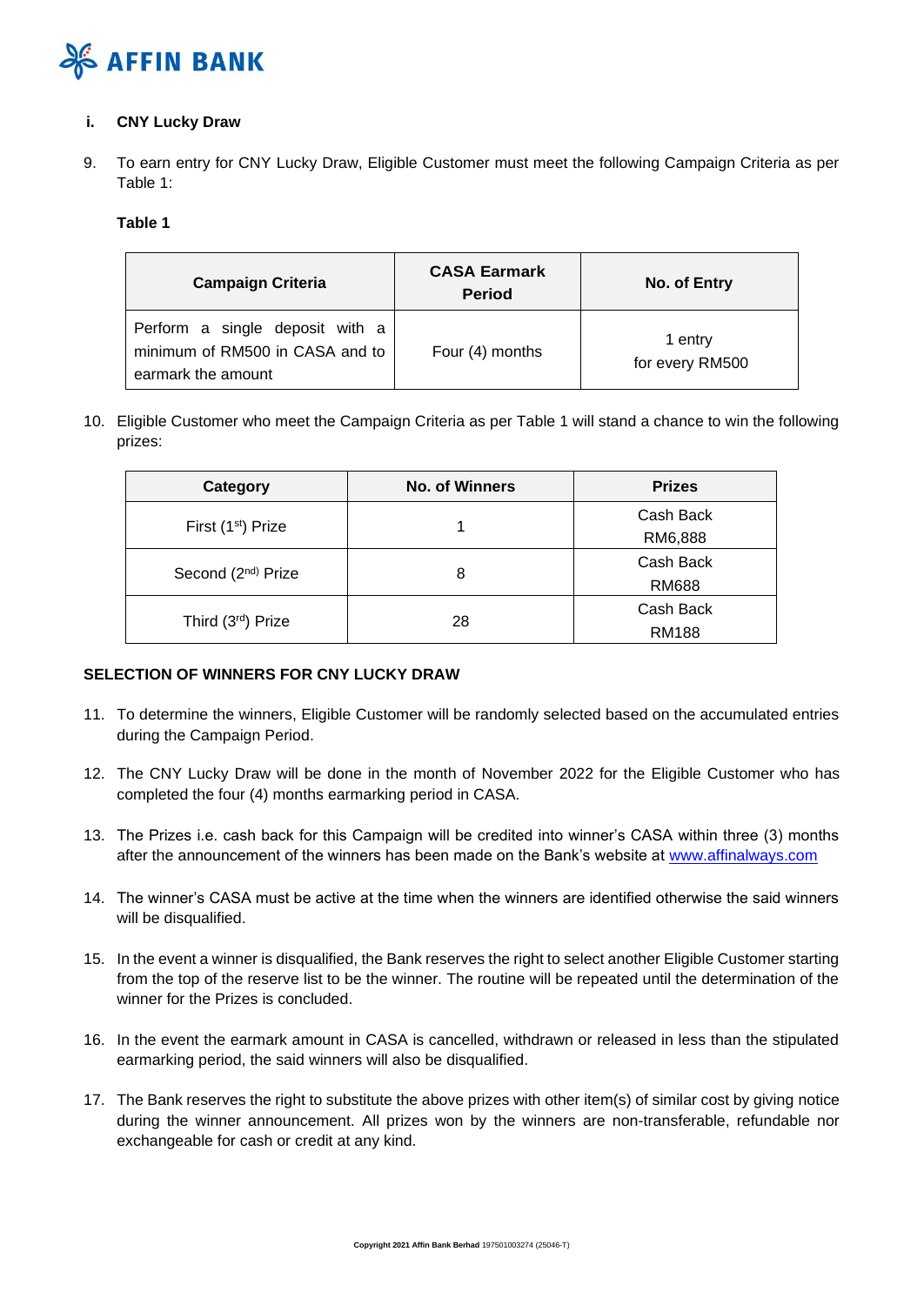

## **ii. CNY GIFT**

- 18. To participate in CNY Gift, Eligible Customer must meet the following Campaign criteria as per Table 2 below.
- 19. Eligible Customer is expected to receive the CNY Gift according to the corresponding Tier and earmark amount as per Table 2 below.
- 20. The CNY Gift will be given to the Eligible Customer subject to stock availability and upon "first come first served basis" while stock lasts.

## **Table 2**

| Tier | <b>CNY Gift</b>                  | <b>CASA</b><br><b>Earmark Amount</b> | <b>CASA Earmark</b><br><b>Period</b> |
|------|----------------------------------|--------------------------------------|--------------------------------------|
|      | Umbrella                         | RM10,000                             |                                      |
|      | <b>CNY Tiger Figurine</b>        | RM50,000                             | Four (4) months                      |
| 3    | <b>CNY Tiger Figurine</b><br>Set | RM250,000                            |                                      |

21. Eligible Customer can collect all the CNY Gift Set by depositing fund according corresponding Tier as per illustration in 1 and 2 below.

#### **Illustration 1**

| <b>Tier</b> | <b>Deposit Date</b> | <b>CASA Earmark</b><br><b>Amount</b> | <b>CASA Earmark</b><br><b>Period</b> | <b>CNY Gift Set</b>               |
|-------------|---------------------|--------------------------------------|--------------------------------------|-----------------------------------|
| 2           | 15 December 2021    | RM50,000                             | Four (4) months                      | <b>CNY Tiger Figurine A</b>       |
| 2           | 5 January 2022      | RM50,000                             | Four (4) months                      | <b>CNY Tiger Figurine B</b>       |
| 2           | 31 January 2022     | RM50,000                             | Four (4) months                      | <b>CNY Tiger Figurine C</b>       |
| 2           | 5 February 2022     | RM50,000                             | Four (4) months                      | <b>CNY Tiger Figurine D</b>       |
| 2           | 15 February 2022    | RM50,000                             | Four (4) months                      | <b>CNY Special Tiger Figurine</b> |

Upon reaching the cumulative of deposit of RM250,000 in CASA as per illustration 1 during the Campaign Period, Eligible Customer will be given extra CNY Special Tiger Figurine.

22. If Eligible Customer choose to deposit and earmark the amount according to Tier 3, the Eligible Customer will be given the gift as illustration 2 below: **Illustration 2**

| Tier | <b>Deposit Date</b> | <b>Deposit Amount</b> | <b>Earmark Period</b> | <b>CNY Gift Set</b>                                                |
|------|---------------------|-----------------------|-----------------------|--------------------------------------------------------------------|
| 3    | 15 December<br>2021 | RM250,000             | Four (4) months       | CNY Tiger Figurine A, B, C, D<br>and CNY Special Tiger<br>Figurine |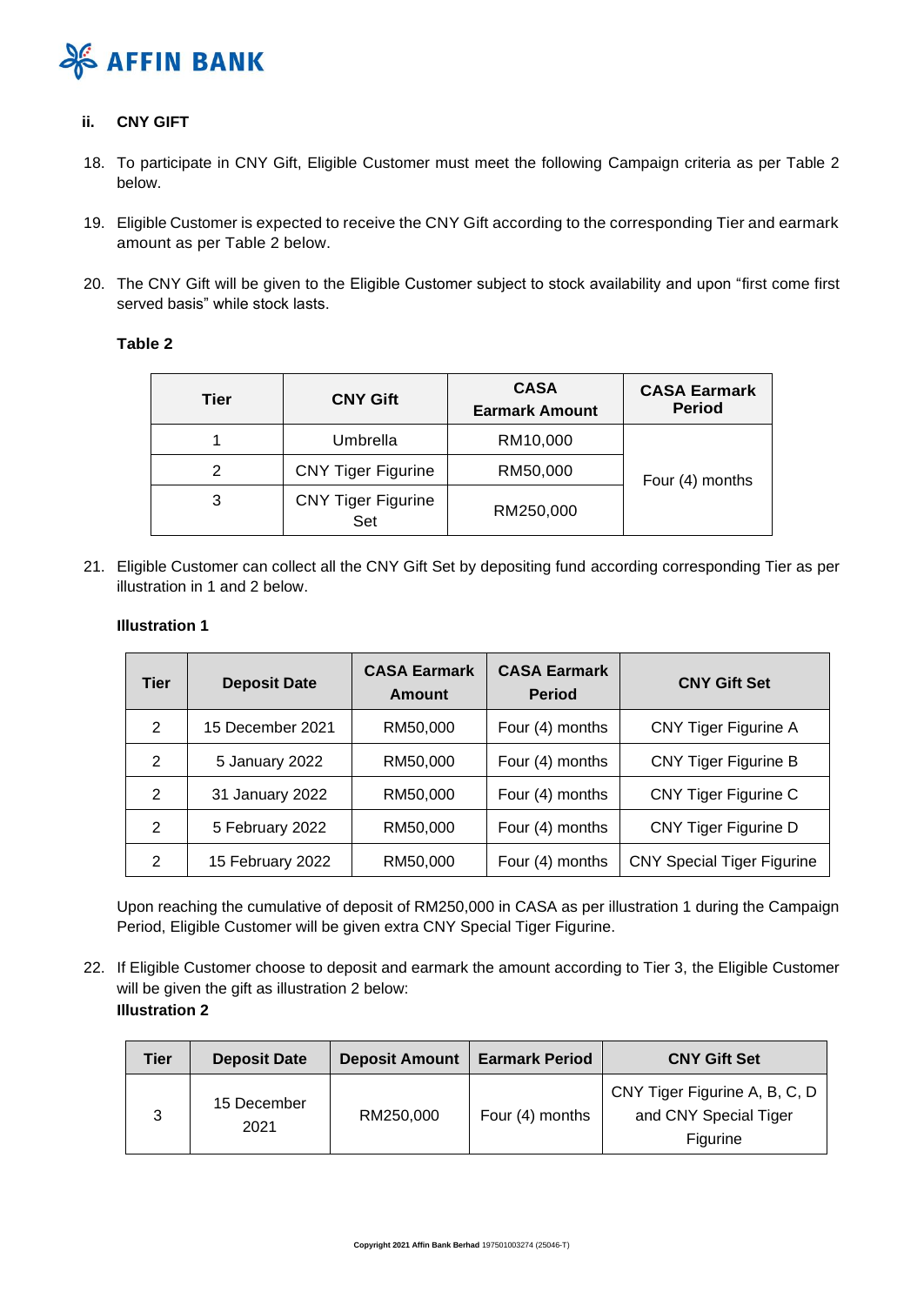

23. Sample scenario on the earmark condition:

| Campaign Join Date                                                                       | 15 December 2021 |  |  |
|------------------------------------------------------------------------------------------|------------------|--|--|
| New Deposit Amount                                                                       | RM50,000 (Cash)  |  |  |
| Earmarking Date on the Account                                                           | 15 December 2021 |  |  |
| <b>Expiry Date of Earmark Tenure</b>                                                     | 15 April 2022    |  |  |
| Note:                                                                                    |                  |  |  |
| This Eligible Customer is entitled for CNY Tiger Figurine according to the corresponding |                  |  |  |
| Tier and deposit amount, subject to "first come, first served basis".                    |                  |  |  |

24. In the event the earmarked amount of the Eligible Product is cancelled, withdrawn or released in less than the stipulated earmarking period for any reason whatsoever, the Bank reserves the absolute right to deduct the following penalty from the Eligible Participant CASA.

| No. | <b>CNY Gifts</b>                   | <b>Penalty (RM)</b> |
|-----|------------------------------------|---------------------|
|     | Umbrella                           | 14                  |
| 2.  | <b>CNY Mini Tiger Figurine</b>     | 96                  |
| 3.  | <b>CNY Tiger Figurine Gift Set</b> | 169                 |

25. The Bank reserves the sole and absolute right without the prior notice or assigning any reasons whatsoever to substitute the CNY Gifts with gifts of equivalent similar retail value. All gifts are nontransferable, refundable nor exchangeable for credit of any kind.

## **CNY EARLY BIRD GIFT**

- 26. Every Eligible Customer which participate in CNY Lucky Draw or CNY Gift are entitled to CNY Early Bird Gift.
- 27. A CNY Ang Pow Packet will be given to Eligible Customer based on stock availability "first come first served basis" during the Campaign Period.
- 28. Eligible Customer for this Campaign will not be eligible for other CASA promotional campaigns offered by the Bank.

# **GENERAL TERMS**

- 29. The Generic Terms and Conditions applicable for all deposit accounts/products/services ("Generic Terms and Conditions") shall at all-time be applicable. The Generic Terms and Conditions are available at [www.affinalways.com.](http://www.affinalways.com/) In the event of any inconsistencies or discrepancies, this Terms and Conditions shall prevail only insofar as they are relevant and applicable to this Campaign.
- 30. The Bank reserves the rights, upon giving reasonable notice, to amend this Terms and Conditions by giving twenty one (21) calendar days prior notice to the Eligible Customer. Any amendments to this Terms and Conditions will be notified to the Eligible Customers via [www.affinalways.com](http://www.affinalways.com/) or through the Bank branches.
- 31. The Eligible Customer agrees that continued participation in this Campaign shall constitute their acceptance of this Terms and Conditions including any amendment or variation made hereto. The Eligible Customer agrees to access the Bank's website at regular time intervals to view the Terms and Conditions and ensure to be kept up-to-date on any change or variation to the Terms and Conditions.